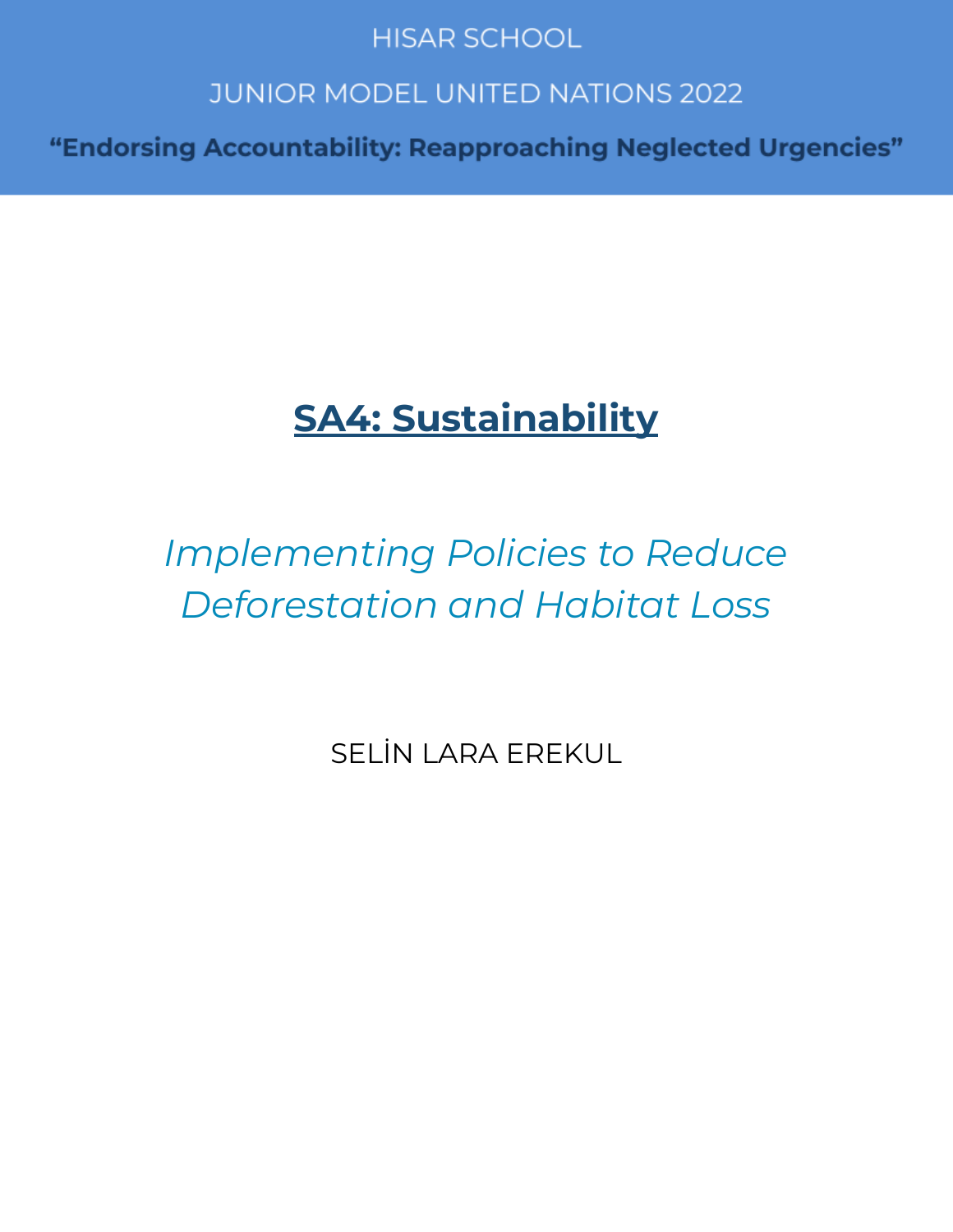**Forum:** SA4 (Special Assembly- Sustainability)

**Issue:** Implementing policies to reduce deforestation and habitat loss

**Student Officer:** Selin Lara Erekul - President Chair

### **Introduction**

Habitat loss is the action by which a natural habitat becomes incapable of supporting its native species due to the destruction, fragmentation, or degradation of an ecosystem. The primary threat to survival of endangered species and organisms is the human occupation in these ecosystems such as agricultural purposes, oil and gas extraction, commercial development, pollution, water diversion and climate changethese impacts may have long term permanent damages on the global and local scale- which all result in the food chains and circulation of life to deteriorate. Major kinds of habitat loss include (1) habitat destruction: people directly destroying habitats in ways such as but not limited to filling in wetlands, dredging rivers, mowing fields or cutting down trees, (2) habitat fragmentation: habitats being interrupted by (cut up into fragments by) roads and development. These fragments of habitat may not be large or connected enough to support species that need a large territory where they can find mates or food, furthermore, this makes it difficult for migratory species to find places to rest and feed along their migration routes. (3) Finally, habitat degradation: this is caused by pollution, invasive species, and disruption of ecosystem processes.

#### **Definition of Key Terms**

**Biodiversity:** The term biodiversity (from "biological diversity") refers to the variety of life on Earth at all its levels, from genes to ecosystems, and can encompass the evolutionary, ecological, and cultural processes that sustain life. Habitat fragmentation, geological processes, climate change, or human activities such as the introduction of exotic species or ecosystem nutrient depletion can all contribute to this process, which can be natural or manmade. The creatures that previously used the site are moved or exterminated during habitat loss, lowering biodiversity.

**Agriculture:** The science or practice of farming, which includes soil cultivation for agricultural production and animal rearing for food, wool, and other products. The unmonitored watering systems may lead to drought in an area which causes loss in biodiversity and thus, habitat loss as well. Due to nutrient runoff, bare, compacted terrain can cause soil erosion and degradation of topsoil quality. These and other effects have the potential to disrupt a wide range of delicate ecosystems and wildlife habitats.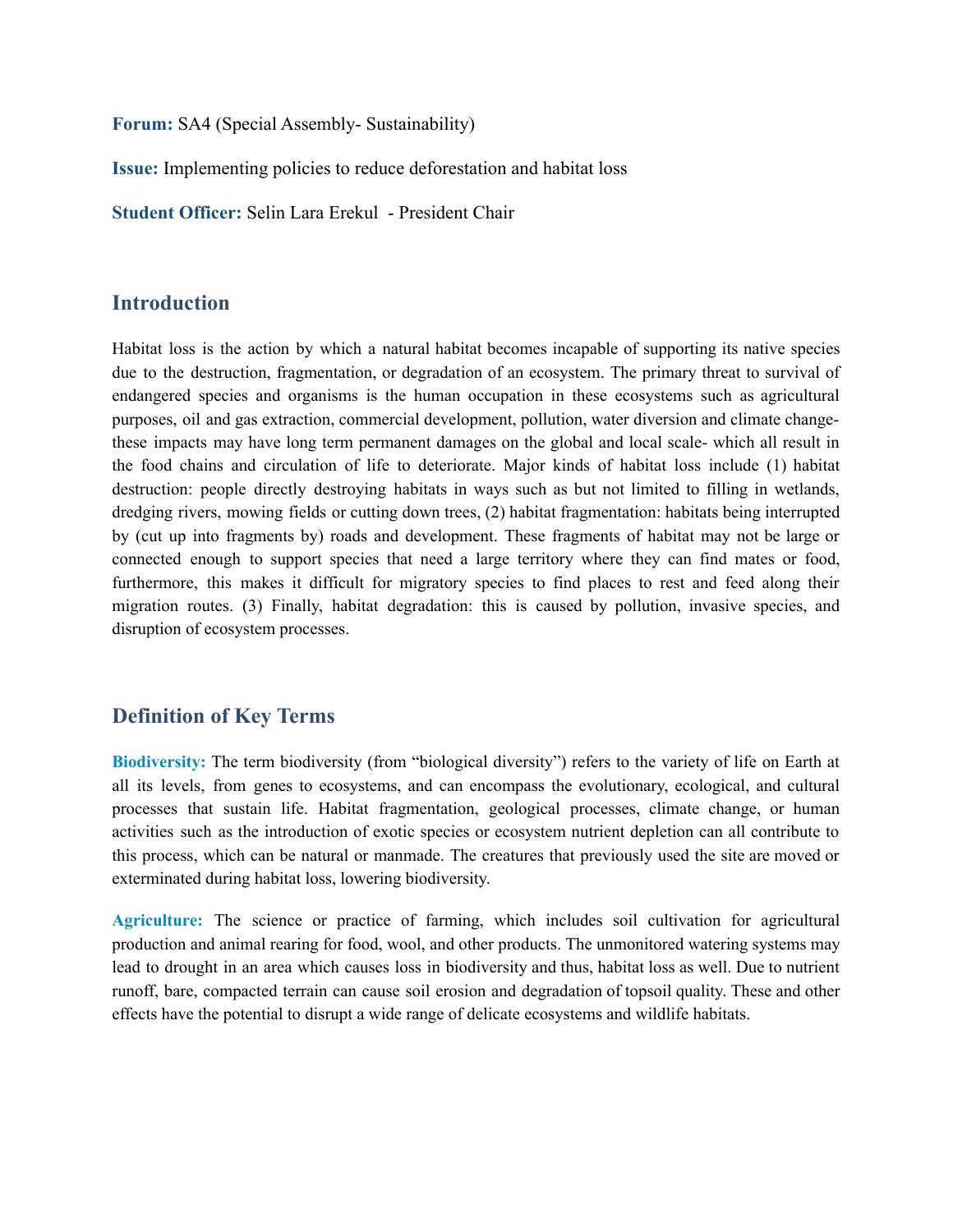**Pollution:** The introduction of dangerous items into the environment is referred to as pollution. Pollutants are the term for these dangerous compounds. Pollutants can come from the environment, such as volcanic ash. They can also be caused by human activities, such as garbage or factory runoff. Pollutants wreak havoc on the environment, including the air, water, and land. The pollution of water can kill fish and other organisms that contribute to the ecological system and food chain.

**Climate Change:** Long-term changes in temperature and weather patterns are referred to as climate change. These movements could be due to natural causes, such as oscillations in the solar cycle. However, human activities have been the primary cause of climate change since the 1800s, owing to the combustion of fossil fuels such as coal, oil, and gas. Fossil fuel combustion produces greenhouse gas emissions, which act as a blanket around the Earth, trapping the sun's heat and boosting temperatures. Carbon dioxide and methane are two examples of greenhouse gas emissions that contribute to climate change. These are produced by, for example, utilizing gasoline to drive a car or coal to heat a building. Carbon dioxide is released when land and forests are cleared. Garbage landfills are a major source of methane emissions. The main emitters include energy, industry, transportation, buildings, agriculture, and land use.

### **General Overview**

Habitat loss is the greatest threat to biodiversity. Forest loss and degradation is caused by the expansion of agricultural land, intensive harvesting of timber, wood for fuel and other forest products, as well as overgrazing. Around half of the world's original forests have disappeared, and they are still being removed at a rate 10x higher than any possible level of regrowth. As tropical forests contain at least half the Earth's species, the clearance of some 17 million hectares each year is a dramatic loss. Furthermore, conversion of habitats by humans into other land uses can fragment and separate mammal populations and increase the likelihood of local population extinctions and eventual species extinction. Rapid deforestation of tropical areas is a growing threat to a number of mammalian species, including many large, wide-ranging, or specialist species of primates, cats, and forest ungulates, as well as numerous small species with restricted ranges such as rodents, insectivores, and marsupials. Most of these species cannot adapt to a highly fragmented or altered landscape, and the few that do adapt often come into conflict with humans by feeding on crops or livestock.The net loss in global forest area during the 1990s was about 94 million ha (equivalent to 2.4% of total forests). It is estimated that in the 1990s, almost 70% of deforested areas were converted to agricultural land. Because mammals are often relatively poor dispersers, the creation of corridors linking habitats has been suggested as a way to help some species(specifically in cases of habitat fragmentation), especially large or wide-ranging (including nomadic or migratory) ones. But for many mammals the necessary size and structure of corridors is unknown, and few management plans have yet to put this idea into practice.

Nevertheless, marine and coastal areas are also in danger due to touristic invasions, light pollution and the misleading of certain turtle species by light pollution coming from surrounding resorts and pollution. The undoubted human impacts on terrestrial and marine natural resources results in marine and coastal degradation. Population growth, urbanization, industrialization and tourism are all factors.In 1994, it was estimated that 37% of the global population lived within 60 km of the coast. Poverty, consumption, and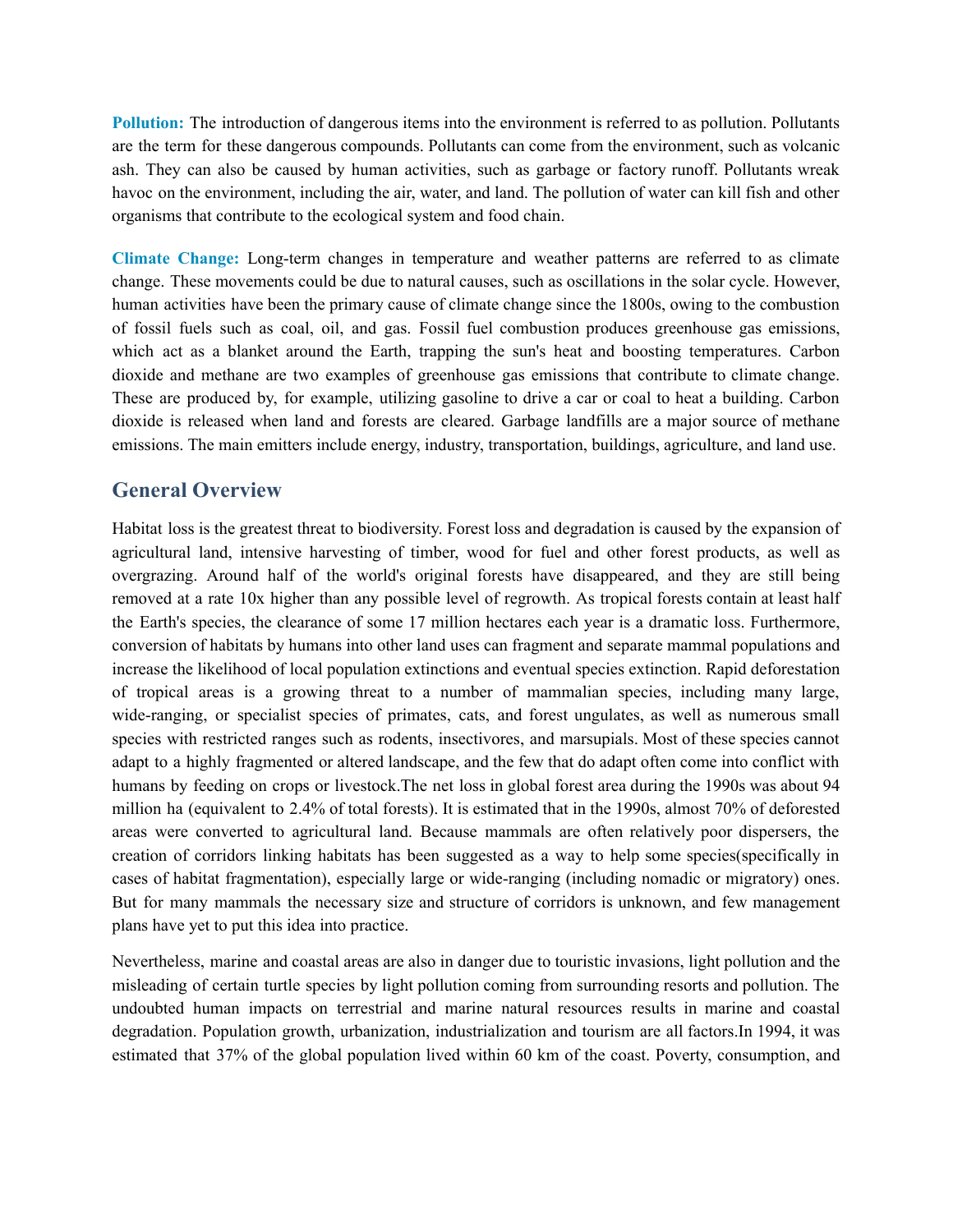land-use patterns contribute to the degradation of marine habitats and to the destruction of the species that rely on them to survive.

In Africa, Latin America, and Asia, Palm oil plantations in the tropical regions have led to the large-scale destruction of important habitat for many species. The largest growth of palm oil plantations has been in Malaysia and Indonesia where large tracts of rainforest are cleared to grow palm oil crops. Orangutans, tigers, elephants, rhinos, and many other species are increasingly isolated and their sources of food and shelter are in decline. Human-wildlife conflict also increases because without sufficient natural habitat these species come into contact with humans and are often killed or captured.

Mining is another aspect to look into when considering the human interest in the natural habitual areas. Mining has a direct impact on local habitat degradation by removing native plant and soil, as well as indirect impacts through supporting changes at the landscape level, such as but not limited to road and secondary access openings, urbanization and deforestation for charcoal manufacturing and extraction.

## **Major Parties Involved and Their Views**

**Venezuela, Brazil and Peru:** These countries all host the greatest rainforest on Earth: the Amazon. The vast variety of biodiversity is diminishing each day as deforestation affects the land. In the Amazon, however, the month of August, which is the driest, is known as the "fire season". As a result, deforestation happens not just as a result of widespread logging, but also as a result of tree burning. The cleared fields are mostly used to expand cattle ranches, which account for about 80% of the newly cleared land. The remaining area is devoted to agriculture, primarily soy production. Nonetheless, both beef and soy exports are important to Brazil's economy.

**New Zealand:** Despite the fact that humans arrived in New Zealand relatively late (about 700-800 years ago), their impact on the land and natural ecosystems has been significant. Maori hunting, fishing, and gathering were the first major impacts, resulting in the demise of native bird species such as huge moas and eagles. The advent of invasive alien species, on the other hand, posed an even larger threat to the hotspot's native biodiversity. When Europeans first landed on the islands in the early 1800s, they introduced 34 foreign mammal species (including brush-tailed possums, rabbits, cats, goats, stoats, ferrets, and numerous European bird species) as well as hundreds of exotic plant species, some of which have become invasive. In the last two hundred years, 16 land birds, one endemic bat, one fish, at least a dozen invertebrates, and ten plants have all perished as a result of hunting (and substantial habitat damage). Several other species are exclusively found on offshore islands in small populations. Invasive alien species continue to pose a significant threat to New Zealand's biodiversity, but large-scale habitat damage, such as deforestation, wetland drainage, and ecosystem degradation, is also a major concern.

**Madagascar:** In Madagascar, habitat degradation is fueled by both commercial interests and the local need for food and revenue. Land is cleared by large corporations in order to generate goods for sale and export. Local people also need to clear land to grow food and create fuel to use and sell, especially considering Madagascar is one of the world's poorest countries financially.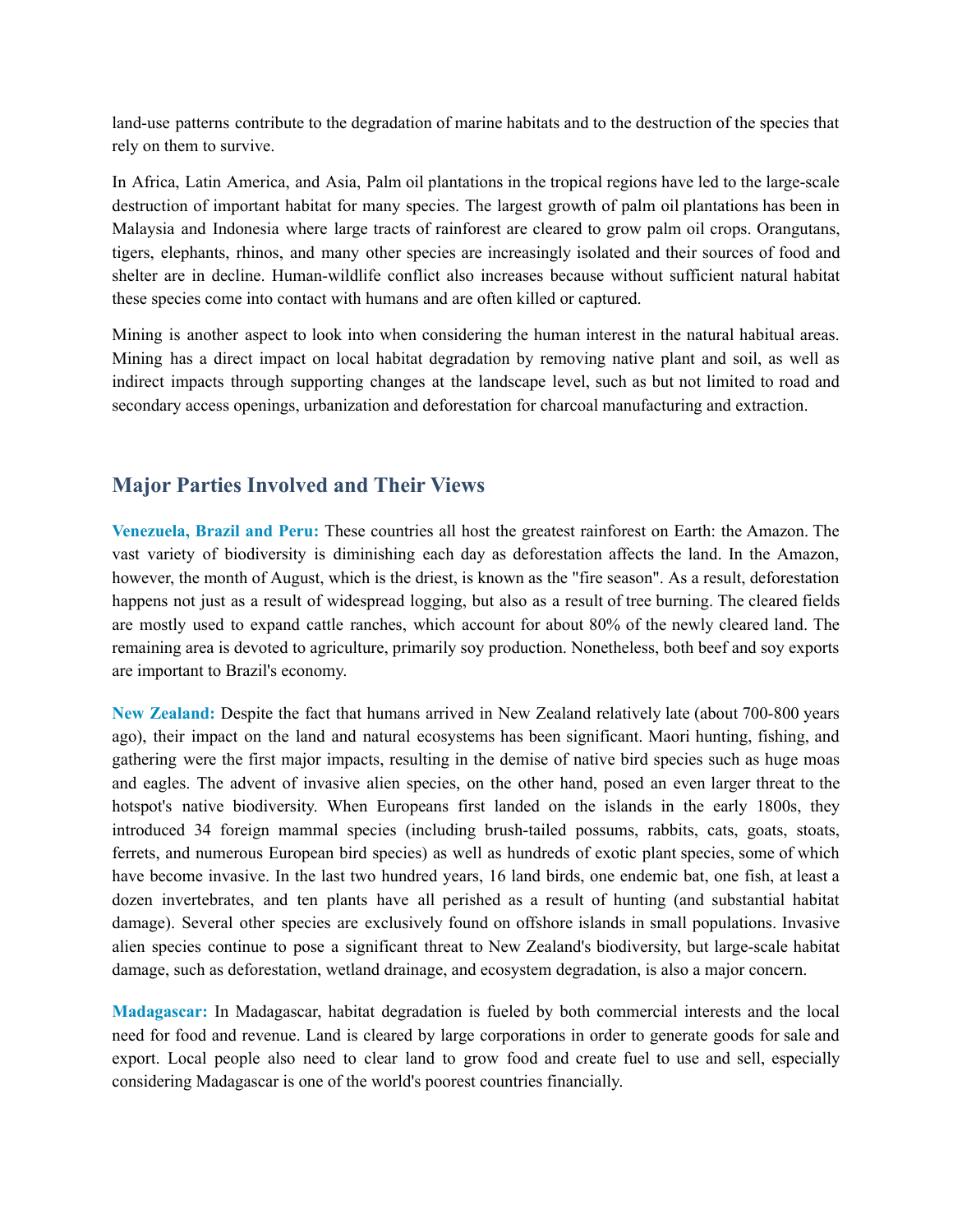**China:** China boasts some of the world's largest biodiversity, but due to the country's massive population and recent tremendous socioeconomic development, it is experiencing severe biodiversity loss. Despite the government's and society's efforts and investments to protect biodiversity, particularly in recent decades, biodiversity losses have not been reversed, and may perhaps have been aggravated by unexpected consequences of these programs. China has prohibited logging in natural forests, set aside \$10 billion for reforestation programs, and announced plans to spend \$1 billion per year for the next 30 years to extend protected areas. China has imposed a 5% tax on wooden flooring and even chopsticks in order to curb wood usage.

**India:** In recent years, India has experienced increasing deforestation, due to its emphasis on economic growth. According to government data, during the previous 30 years, 14,000 square kilometers of forests have been removed to accommodate 23,716 industrial developments across India. India has enacted a prohibition on tree cutting without prior clearance from government committees, curbing the country's large-scale deforestation. However, due to the country's development demands, woods are under a lot of stress.

| Date of Event     | Description of Event                                                                                                                                                                                                                            |
|-------------------|-------------------------------------------------------------------------------------------------------------------------------------------------------------------------------------------------------------------------------------------------|
| 12 September 1994 | General Assembly Resolution A/AC.241/27: ELABORATION OF<br>AN<br>INTERNATIONAL CONVENTION TO COMBAT DESERTIFICATION<br>- IN<br>COUNTRIES EXPERIENCING SERIOUS DROUGHT AND/OR<br>DESERTIFICATION, PARTICULARLY IN AFRICA                         |
| 1 December 1997   | UN Framework Convention on Climate Change and its Kyoto Protocol:<br>UNITED NATIONS FRAMEWORK CONVENTION ON CLIMATE CHANGE<br>FCCC/INFORMAL/84                                                                                                  |
| 2016              | IPCC Special Report on climate change, desertification, land degradation,<br>sustainable land management, food security, and greenhouse gas fluxes in<br>terrestrial ecosystems:<br>https://www.ipcc.ch/srccl/chapter/summary-for-policymakers/ |

## **Timeline of Events**.

## **Treaties and Events**

*Convention on Biological Diversity, 22 May 1992*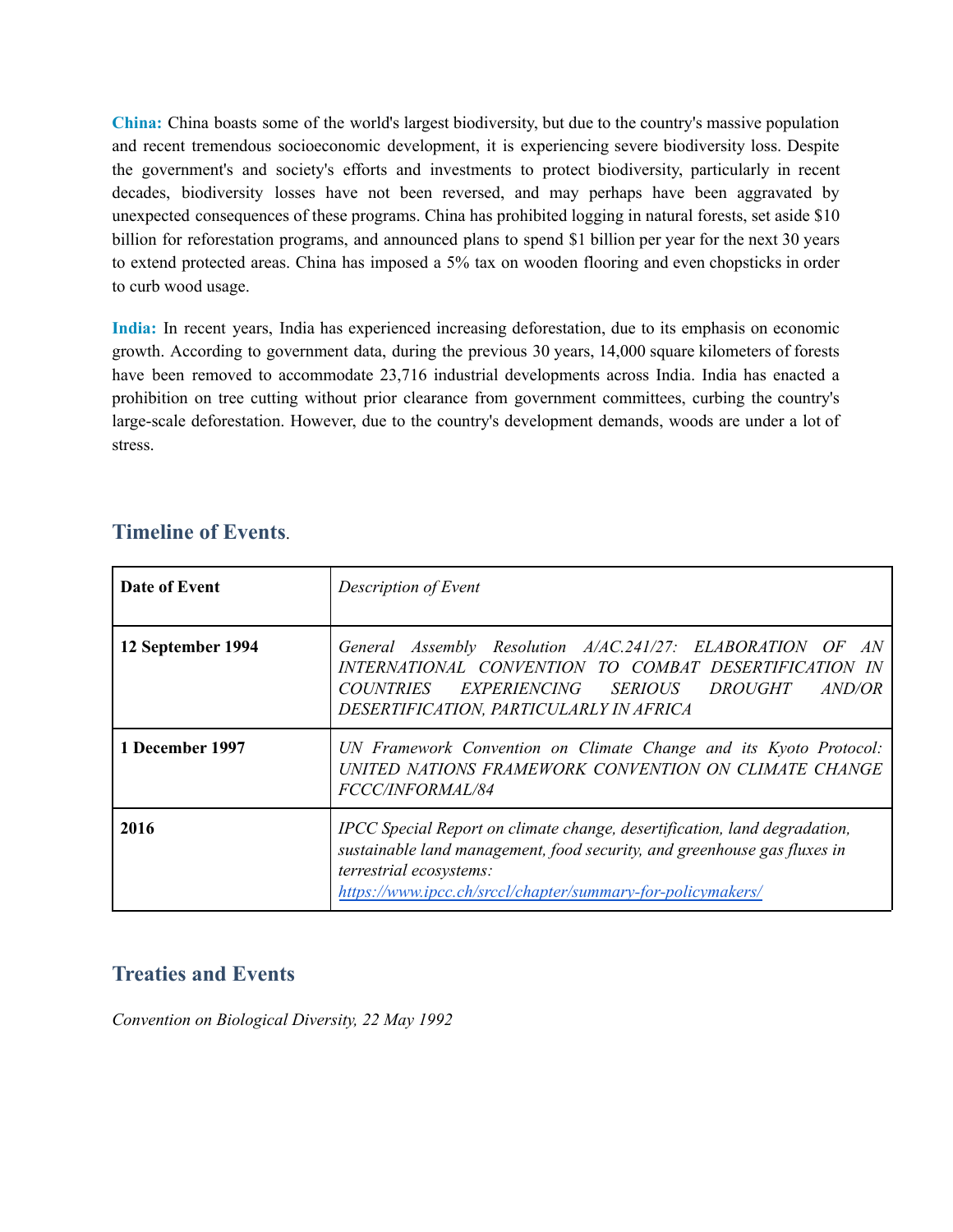*the Convention for the Protection of the Marine Environment of the North-East Atlantic (OSPAR Convention)*

*the Convention on the Conservation of Antarctic Marine Living Resources (CAMLR)*

*The United Nations Framework Convention on Climate Change (UNFCCC)*

*Convention on International Trade in Endangered Species of Wild Fauna and Flora (CITES)*

*Convention on the Conservation of Migratory Species of Wild Animals*

*World Heritage Convention (WHC)*

#### **Evaluation of Previous Attempts to Resolve the Issue**

For the Amazon, the year 2021 is particularly crucial because there has been a 50 percent rise in total deforestation since 2018. Even though great efforts were made to reduce forest cutting between the early 2000s and a few years ago, this year's levels are the highest since 2006. As more land is removed, many of Amazonia's 5000 varied animal species are threatened with extinction within the next few decades. Furthermore, dam construction to generate more energy from the Amazon's abundant water resources, as well as road/infrastructure construction, have resulted in additional deforestation in the region. Illegal deforestation by parties seeking to profit economically from the region's agriculture and cattle potential accounts for a significant portion of the problem.

#### **Possible Solutions**

More natural environments should be recognized as protected areas by the United Nations and be surveyed by government officials or any organ that may keep the area from being illegally exploited for purposes such as illegal mining, oil extraction, etc. Governments should recognize and be persuaded to find cleaner sources for energy such as solar, wind etc. to endorse a movement against climate change and therefore exterminate a long term habitat loss that is inevitable for the polars of the earth, as well as every other region that will be affected by the phenomenon. Any company or industry that abuses the natural land should be forcefully shut down or replaced or revised, punishment for responsible individuals or att least some sort of law that discourages those who may attempt to harm a natural resource should be enforced. Furthermore, delegates can consider rewarding restoration projects for habitat destruction as well, any incentive could be given to agricultural industries for their proper use of land, thereby keeping a